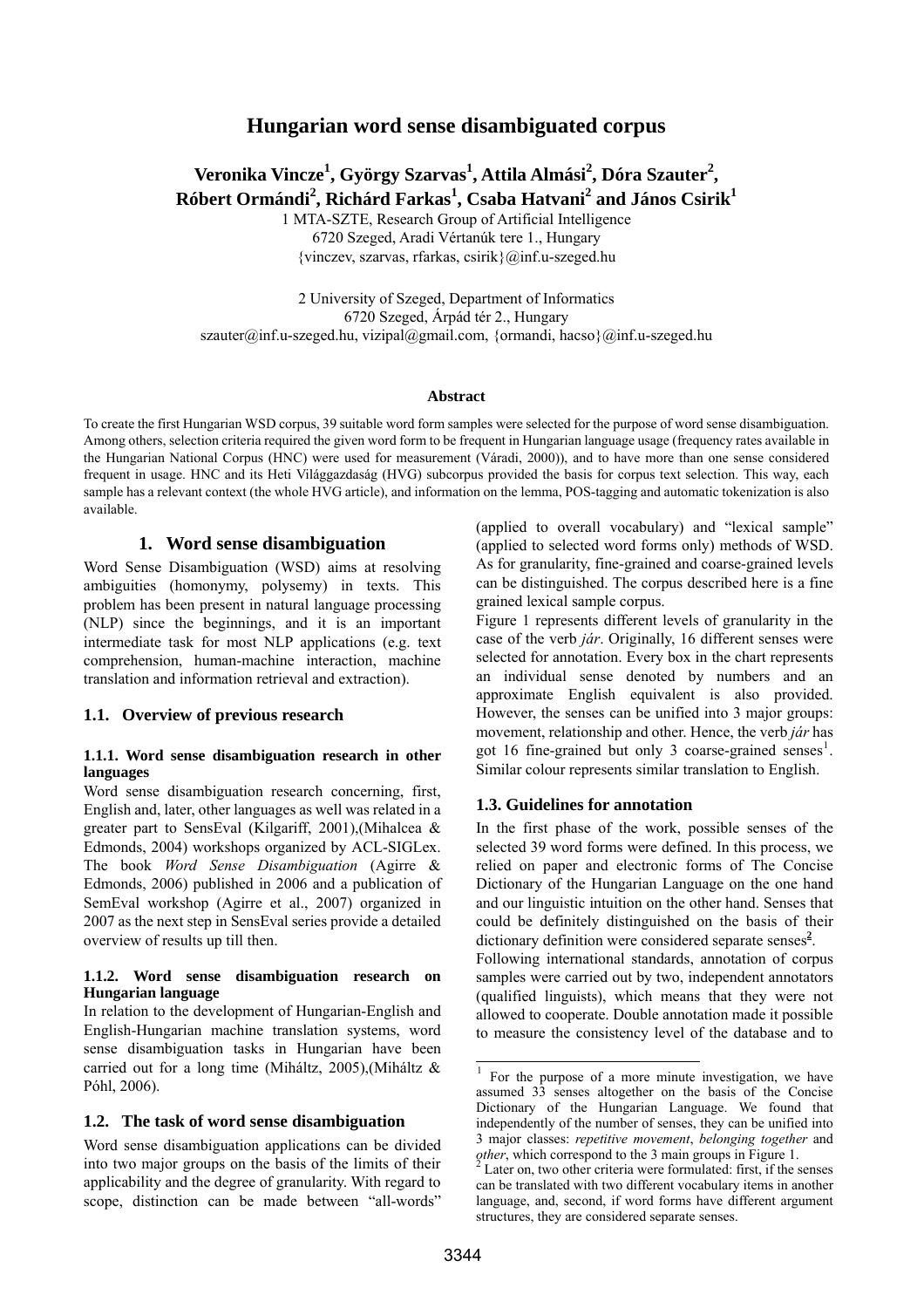correct incidental annotation errors after comparing the two.

An important criterion was that word forms were annotated only within the frame of a given POS. E.g. only the nominal senses of the word *pont* 'point' were annotated. In an adverbial sense – meaning 'exactly' – it

was not annotated, that is, it is polysemy that was taken into consideration, while homonymy not. For the same reason, the "századrész" 'one hundredth' sense of the word form *század* (nominal senses: 'century' or 'company' (military unit)) was not included as it is a fraction number.



Figure 1: Sense distinctions for the verb *jár* 'go/be/look'.

## **2. Presentation of the corpus**

In this chapter, the main characteristics of the corpus are introduced.

## **2.1. Corpus components**

When planning the corpus, 300-500 samples of each word form were to be annotated. This size makes it possible that the subcorpora prepared for the individual word forms can be compared to data available for other languages. However, the finalized database also contains unannotated samples and samples with single annotation, that were annotated only by one of the linguists.

Ambiguous word forms that are positioned high in a word frequency list based on Hungarian corpora were chosen for annotation. We planned to disambiguate nominal, verbal and adjectival senses as well. The selected word forms are the following:

**Adjectives**: *anyagi* 'material'*, élő* 'living*,* live'*, erős* 'strong, hot, etc.'*, képes* 'capable*,* illustrated'*, pontos* 'precise*,* etc*.', szociális* 'social'.

**Nouns**: *család* 'family'*, élet* 'life'*, ház* 'house'*, helyzet* 'situation'*, intézmény* 'institute*,* institution'*, iskola* 'school'*, kép* 'picture*,* photo'*, képviselő* 'representative, vanilla cream bun'*, kormány* 'government*,* steering*-*wheel'*, nap* 'Sun*,* day*,*  light'*, oldal* 'side*,* page, aspect*,* website'*, ország* 'country*,*  kingdom'*, perc* 'minute*,* knuckle'*, pont* 'dot*,* point*,* full stop' *, program* 'program*,* programme'*, század* 'century*,*  company'*, személy* 'person*,* slow train'*, szervezet* 'organization*,* organism'*, tanár* 'teacher'*, világ* 'world*,* light'*, víz* 'water'.

**Verbs**: *függ* 'hang*,* depend'*, hat* 'affect'*, jár* 'go, be*,* look'*, kap* 'get'*, kerül* 'cost*,* go round'*, marad* 'stay*,* remain'*, rendelkezik* 'have, command'*, szerepel* 'act*,* occur', *tart* 'hold*,* go toward*,* last'*, tartozik* 'belong*,* owe'*, tud* 'know*,* be able'*, válik* 'become*,* get divorced'.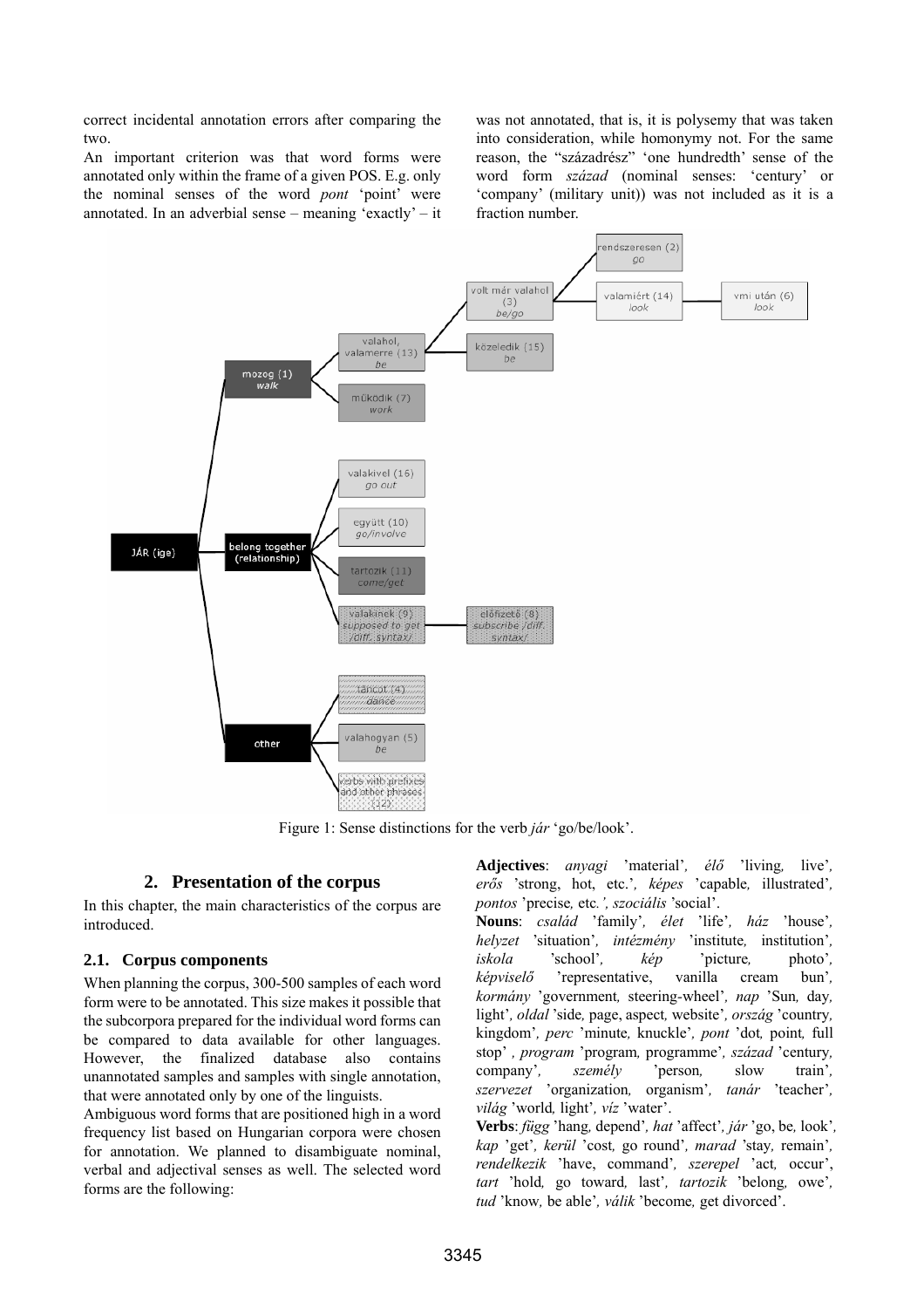The average number of senses is rather high (6 senses per word form), out of which – on an average – only 5 occur in the corpus texts. But if negligible senses are not considered (occurring in 1-2% of the cases), then the average number of senses present is even lower, 3.7 (moderate ambiguity). The word form *tanár* 'teacher' is of special importance, because it proved to be completely unambiguous in the texts examined in spite of the criterion that word forms have more than one, frequent senses in the given language. Some words, however, despite homogeneous language usage, occur in several senses (e.g. in the case of the verb *jár* 'go, be, look', 14 out of its possible 16 senses occurred in the text).

## **2.2. Corpus format**

When building the corpus, we followed the format designed for corpora prepared for WSD tasks of *SensEval/SemEval* international conference workshops

 organized by the Association for Computational Linguistics. This choice enabled us to adapt the existing XML format, and, hopefully, standard storage of data will also help in distributing the corpus.

An example from the corpus:

…

```
<instance id="jár.V.mnsz.01" docsrc="press-hvg.1"> 
<answer instance="jár.V.mnsz.01" senseid="jar_v_5_valahogyan"/>
```
 *<context>* 

Ezért is tűnik e pillanatban irrelevánsnak annak felvetése , hogy nem *<head>jártak</head>* volna -e jobban a szocialisták , ha Horn Gyulát időben katapultálják a pártelnökségből , de legalábbis a miniszterelnök-jelöltségből , és mondjuk a külügyminiszteri tevékenységével és személyes karakterével , amellett fiatalabb korával a választóközönség számára esetleg vonzóbb Kovács László vezényletével vágnak bele a választási kampányba .

…  *</context>*  </instance>

|              | Word forms | Samples                             | with Samples | with Samples without |
|--------------|------------|-------------------------------------|--------------|----------------------|
|              |            | double annotation single annotation |              | annotation           |
| Adjectives   |            | 2087                                | 462          | 688                  |
| <b>Nouns</b> | 21         | 6853                                | 2714         | 11459                |
| Verbs        | 12         | 3537                                | 1898         | 13501                |
| Total        | 39         | 12477                               | 5074         | 25648                |

Table 1: Corpus statistics.

## **2.3. Basic statistical attributes of the corpus**

Table 1. represents the basic statistical attributes of the corpus. For each part-of-speech, it contains the numbers of samples that were doubly annotated and later finalized by the third annotator, samples that were annotated only by one of the linguists and samples without annotation as well. For a more detailed analysis see our website<sup>[3](#page-2-0)</sup>.

## **2.4. Availability**

The first version of the corpus was developed within the scope of the project titled *The construction Hungarian WordNet Ontology and its application in Information Extraction Systems* (Hatvani et al., 2007). The corpus – for research and educational purposes – is available and can be downloaded free of charge.

## **3. Evaluation**

In this chapter, consistency of the annotation is evaluated, the protocol followed in the course of unification of differences of the two parallel annotations is presented, and finally, using a classifier based on a simple vector space model we demonstrate that better results can easily be obtained than when using the most frequent senses.

## **3.1. Consistency rate of annotators (consistency control)**

In the first step, the set of senses to be distinguished was

l

defined for each word form and provided with a short description (definition). Hungarian WordNet was also extended with synsets of senses used in the corpus, but missing from HuWN. Following international standards, annotation was carried out by two independent linguists. Consistency rate of annotators, that is, the accuracy of annotation performed by experts is lower when the proportion of the most frequent sense is not too high. In these cases, disambiguation is a difficult task (since consistency was measured between qualified linguists). On the other hand, these are the cases when applications like machine translation or information retrieval systems, could benefit most from an effective WSD solution, instead of choosing always the most frequent sense. The consistency rate of annotators was 84.78% for the whole corpus.

One of the most difficult tasks for the annotator was to keep his consistency throughout the whole process of annotation. If, in a problematic case, he decided on a given sense, then he had to tag the word form in the same way in a later, similar occurrence. E.g. if he tagged the 'point' of the 'Hungarian BUX index' with the sense *pont* 2: *unit of evaluation* in the first instance, then he had to do likewise in all the following cases, even if there was "great distance" between the individual occurrences $4$ .

l

<span id="page-2-0"></span><sup>3</sup> [www.inf.u-szeged.hu/hlt](http://www.inf.u-szeged.hu/hlt)

<span id="page-2-1"></span> $4$  It is difficult for an annotator to keep his own consistency, but it is even more difficult for two annotators to reach consistency. This is why inconsistencies might occur in the corpus. Keeping certain "distant cases" in mind is one great difficulty of manual annotation.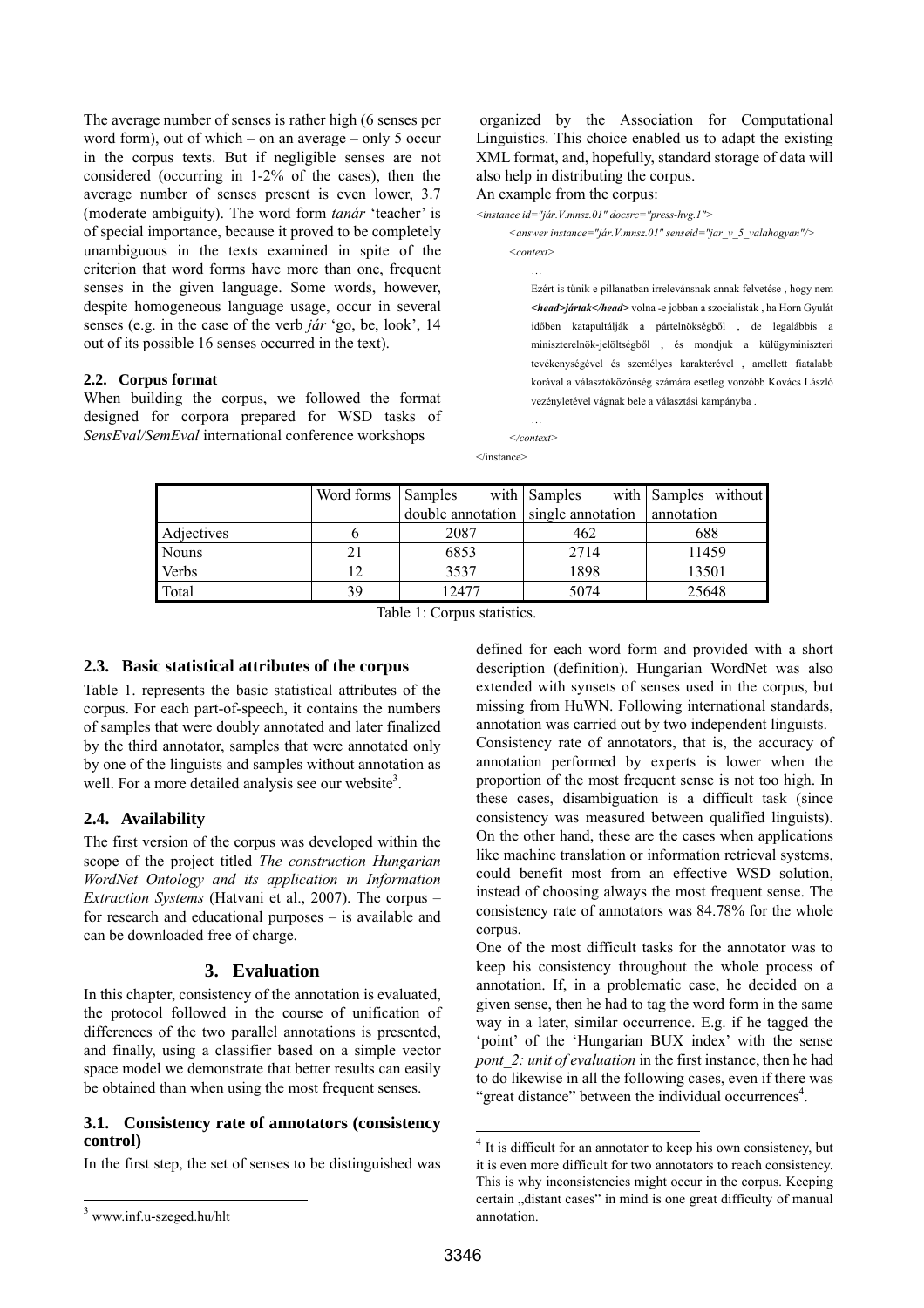In practice, senses were not always given the most precise definitions, they didn't always reflect theoretical or lexical differences of meaning. Many a times, overly fine-grained shades of meaning have also been distinguished, which made consistency rate decrease and even the annotator's own consistency could deteriorate. In order to reach higher consistency levels the system can be further improved.

In certain cases, the morphological analyzer did not categorize the word forms properly. E.g. the present tense verb form *vált* 'change' was analyzed as the past tense of *válik* 'become', and so the program offered it for annotation among the senses of *válik* 'become'. In this case, the word form was not annotated.

From the similarity of text domains followed that certain senses occurred a lot more frequently than others. As the corpus is based on HVG texts, the word form *kormány* occurs exclusively in its political sense 'government', but if the corpus was to contain texts on automobiles, the number of occurrences of its other sense 'steering wheel' would grow immediately.

Collocations, idioms and proverbs pose a special problem because in many of the cases it is impossible to know which sense the given word form assumes within the phrase. E.g. in the proverb *sok víz lefolyik a Dunán addig* 'it'll be a long time' (lit. 'much **water** will flow on the Danube till that time'), the sense 'water' can be identified precisely: *víz\_2: a mass of water covering an area of the Earth's surface*; however, it is still a question whether it can be given this tag or the so-called *other* tag, since it constitutes a part of a fixed expression.

## **3.2. Finalization of corpus annotation**

In correction phase, a third, independent annotator checked the cases when annotations were dissimilar and finalized the tags of these samples. In this way, annotation of the doubly annotated subcorpus is more or less consistent. Samples with single annotation were not checked in this phase.

Most of the inconsistencies were due to the fact that the annotators interpreted certain overlapping senses in a different way. For instance, the senses *jár\_6: look after something* and *jár\_14: go to several places for something* were usually confronted, that is, one annotator voted for *jár* 6, while the other selected *jár* 14, which suggests that the distinction between the two senses is questionable*.* Cases when one annotator tagged a given word form in a given context as *other*, while the other annotator felt that this particular occurrence of the word could be tagged as another, more specifically defined sense were responsible for most of the inconsistencies. E.g. in the case of *kap* 'get', it was very frequent that one annotator chose the tag *kap\_1: something is given to him* in expressions such as *jogdíjat kap* 'to receive royalty payment' while the other one tagged it as *other*.

There occurred some cases when the third annotator did

not agree with either of the two previous annotations. In these cases – if possible – the finalization of the particular tag was discussed by the three annotators. E.g.: in the context *a víz felforralása vagy – erre szolgáló filtereken való – átszűrése* 'the boiling of water and straining it through filters designed for this purpose' the two annotators gave the following senses: *víz\_1: liquid essential for life* and *víz\_2: a mass of water covering an area of the Earth's surface*; however, the third annotator voted for the sense *víz\_3: drinking water, bathwater*. (The final tag was *víz\_3*.)

A negligible part of inconsistencies was due to obvious mistakes: one of the annotators clicked on the adjacent tag or forgot to tag a sample etc.

## **3.3. Baseline measurements, C4.5, naïve Bayes classifiers**

When evaluating word sense disambiguation procedures, the rate of the most frequent sense (MFS) is usually considered as baseline accuracy since this is the precision that can be obtained trivially. A system output (disambiguated occurrences of word forms) can be considered evaluable if it assigns proper senses to word forms in proportion higher than the rate of the MFS.

To build supervised learning models it is necessary to convert the examples of the task to a format that can be easily handled by the algorithm. During our experiments we used only a short global context of the tagged word form (one paragraph) and we represented it by using the well-known token level *vector space model (VSM)*. We also used local contextual features, describing the surrounding words in a window of size 3. We considered only nouns, verbs, adjectives and adverbs as contextual features and used lemmatized word forms. These features are useful as position information is lost in traditional VSM representation and local context often contain useful disambiguation cues. In the case of word sense disambiguation, this representation is obviously too simple, as widely used morpho-syntactic, topic and other features are not considered here. Our results are intended as a comparative baseline for distributing the corpus.

In our experiments we applied a token unigram Vector Space Model as feature representation and local contextual features in a window of size +/-3. We performed a leave-one-out evaluation of C4.5 classifiers with default parameters, as of the Weka package and 5 instances per leaf. Our results show that statistical models outperform the *most frequent sense (MFS)* heuristic currently used by applications that perform no WSD (MFS yields 69.39% accuracy on the whole corpus, while Naïve Bayes model yields 70.27 and C4.5 yields 72.70% performance using our simplistic feature representation). The difference in accuracy is salient for more complicated target words in the corpus, where the *most frequent sense* is relatively low.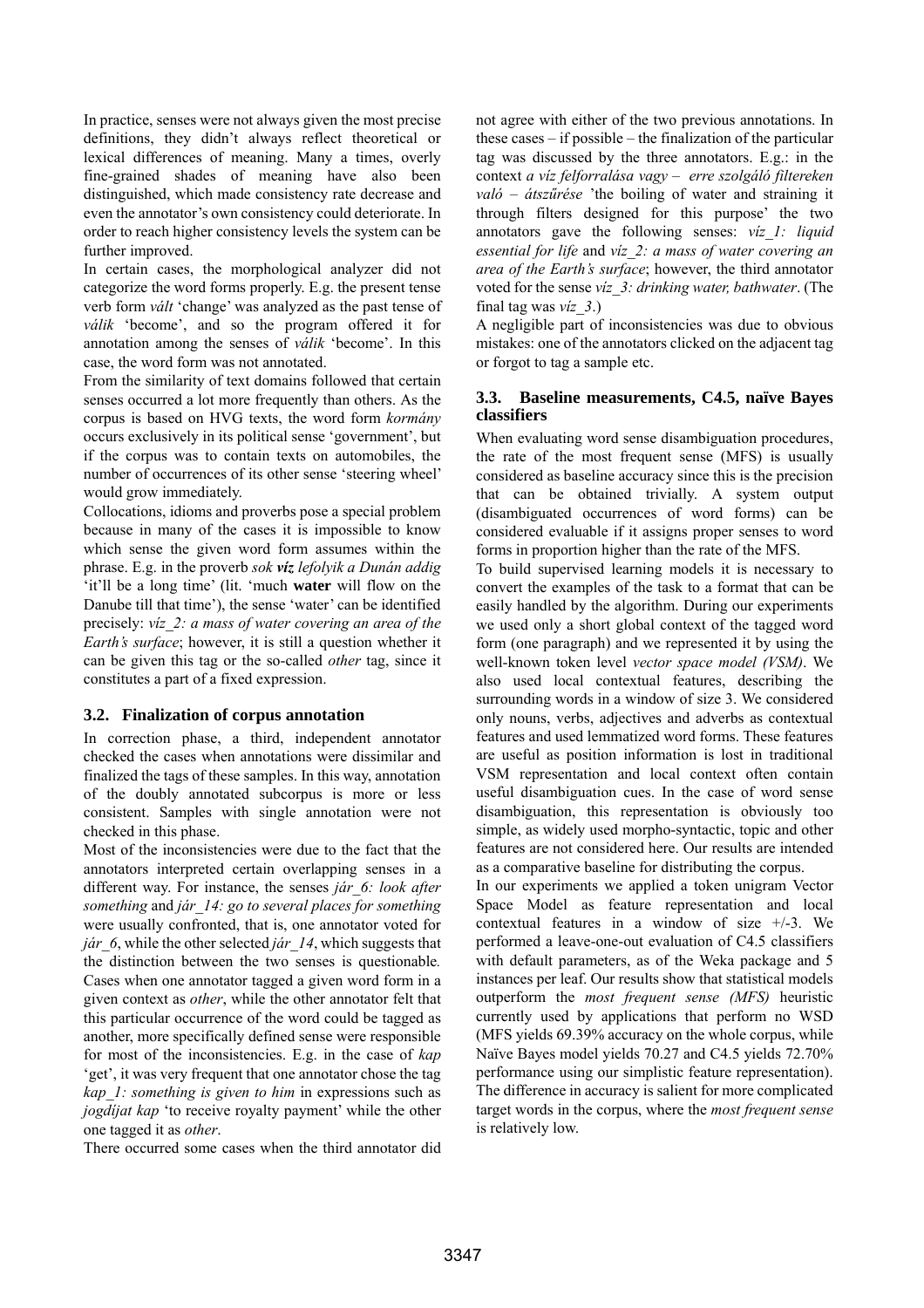

Figure 2: Average accuracies of MFS, and C4.5 classifier with different feature types for target words of different complexity. Complexity is measured here by the accuracy of MFS heuristic and the average Shannon entropy of sense labels is also presented in the table.

In our experiments we applied a token unigram Vector Space Model as feature representation and local contextual features in a window of size  $+/-3$ . We performed a leave-one-out evaluation of C4.5 classifiers with default parameters, as of the Weka package (Witten ans Frank, 2005) and 5 instances per leaf. Our results show that statistical models outperform the *most frequent sense (MFS)* heuristic currently used by applications that perform no WSD (MFS yields 69.39% accuracy on the whole corpus, while C4.5 yields 74.86% performance using our simplistic feature representation). The difference in accuracy is salient for more complicated target words in the corpus, where the *most frequent sense* is relatively low. Figure 2. shows the average accuracies of MFS and C4.5 (using only local, only global and both contextual feature types, along with the average Shannon entropy of sense labels for target words of varying complexity (MFS falling between a certain interval). The figure confirms that a significant improvement can be achieved even with simple models on complex target words  $(\sim]0\%$  improvement on MFS, for MFS < 80%), while on target words where the MFS is predominant, simple classifiers converge to baseline performance. C4.5 yields consistently higher accuracies than MFS; demonstrating that WSD is feasible for Hungarian with relatively simple models and small labeled sample size. Figure 3. on next page shows the average accuracies of MFS and C4.5 classifiers for different levels of polysemy. Only senses with frequency higher than 5% are counted here, i.e. the first column shows average accuracy for

target words that have only 1 sense with frequency higher than 5%, while the last column shows average accuracies for target words with 6 such senses. The figure demonstrates that simple classifiers are most successful for words that have 3-5 frequent senses. The two figures also demonstrate that polysemy level and accuracy of MFS highly correlate with each other.

## **4. Suggestions for correction and further development**

In order to reach a higher level of consistency, the system can be further ameliorated by the review of the cases of individual senses as a set:

- All word forms having a given sense must be reconsidered and compared to one another in order to check if annotation is consistent within the given sense domain.
- The above step is worth performing in the case of each sense.
- Samples that somehow mismatch the others must be retagged.

In some cases, it can be fruitful to reconsider the distinction of certain senses (see e.g. the case of *jár*). The more senses are assumed, the lower the agreement rate among annotators will be. Such is the case with ambiguous or fuzzy senses. Hence, from the perspective of computational linguistics, well-defined and clearly distinguishable senses are of primary importance. On the basis of our experiences, 3-5 coarse-grained senses on an average seem to meet the above-mentioned requirements. In order to get that "ideal number" of senses, some further